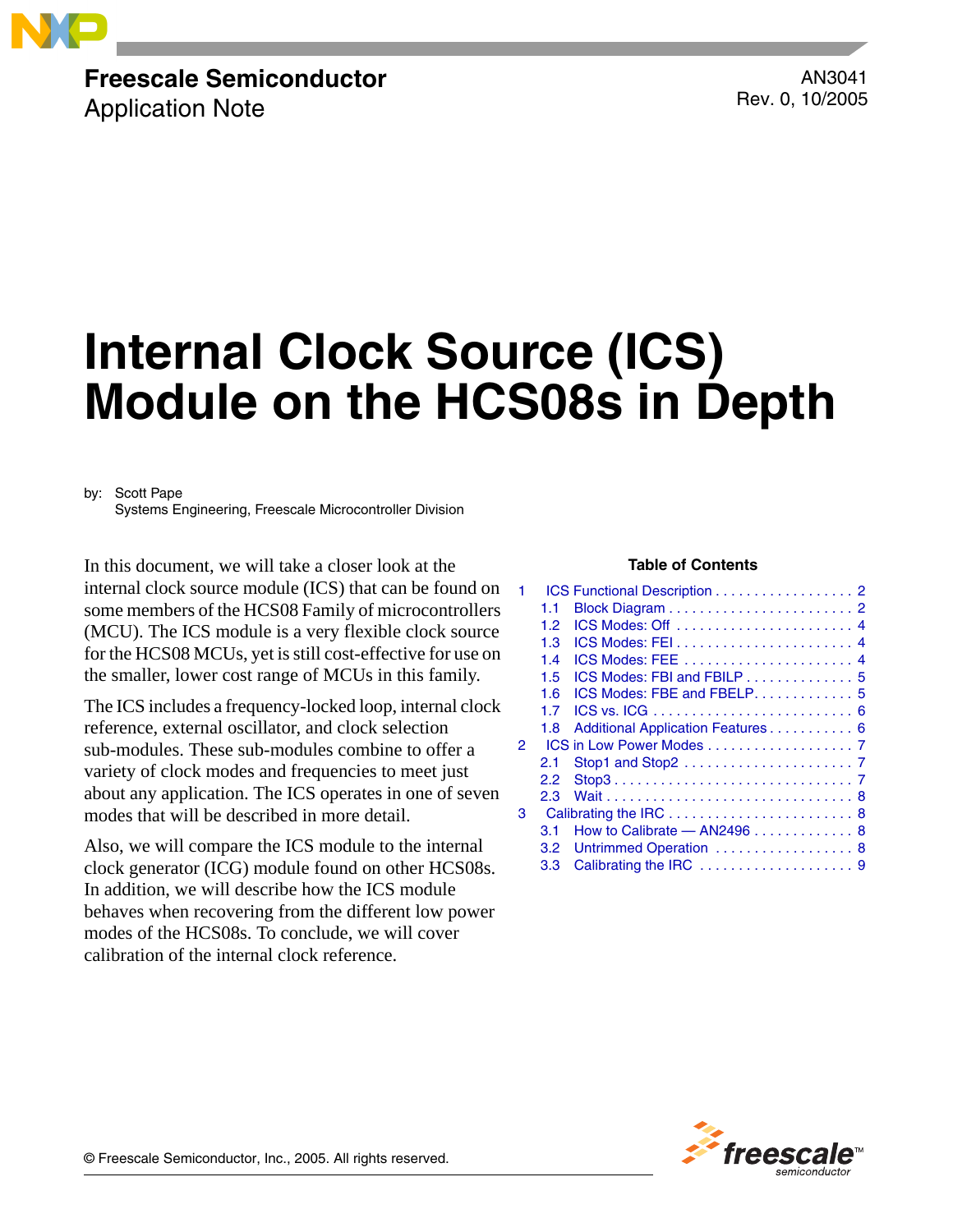

**ICS Functional Description**

## <span id="page-1-0"></span>**1 ICS Functional Description**

In this section we will look at the details of the functional operation of the internal clock source.

### <span id="page-1-1"></span>**1.1 Block Diagram**

[Figure 1](#page-1-2) shows the block diagram for the ICS. The ICS is composed of four main sub-modules:

- Frequency-locked loop (FLL)
- Internal reference clock
- External oscillator
- Clock select logic

The main output of the ICS is ICSOUT. This is the clock signal that is used to generate the CPU and bus clocks. The CPU clock frequency is equal to the ICSOUT frequency and the bus clock frequency is 1/2 of ICSOUT.



<span id="page-1-2"></span>**Figure 1. ICS Block Diagram**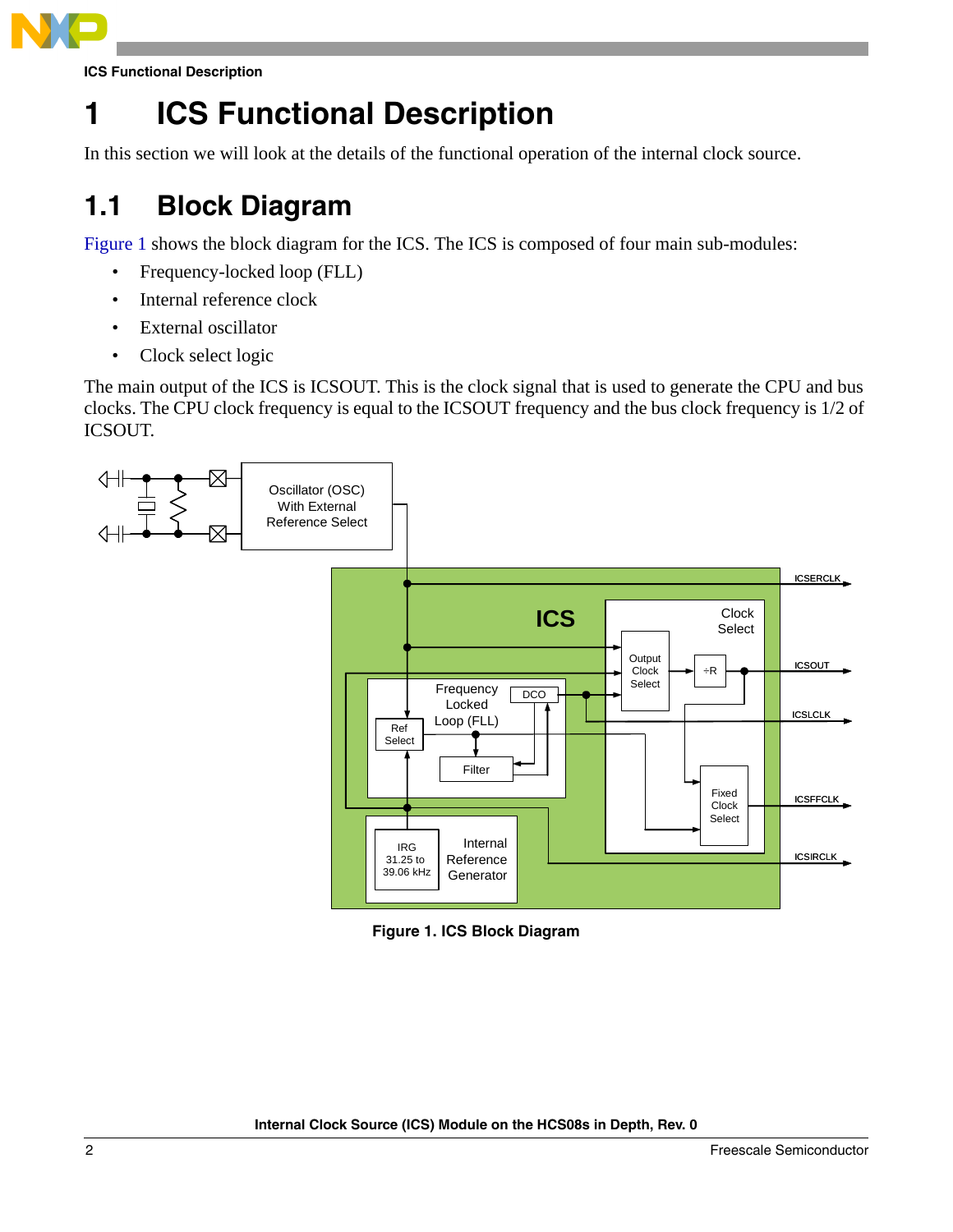

The FLL outputs a frequency that is 512 times faster than the reference clock frequency. The FLL is composed of three main blocks:

- Reference select
- Digitally-controlled oscillator (DCO)
- Filter which compares the output of the other two blocks

The FLL is very similar in operation to a phase-locked loop (PLL). The difference is that a PLL adjusts the output based on phase differences between the reference clock and the DCO clock, while the FLL works by comparing the frequency of the DCO clock to the reference clock. The FLL counts the number of DCO clock edges during one period of the reference clock. So for the multiplier of 512, the FLL should count 512 rising edges of the DCO between each rising edge of the reference clock. The FLL is implemented with mostly digital logic, eliminating the need for external filter components typically needed on a PLL.

The clock select logic simply selects the output of the FLL, the external clock reference, or the internal clock reference as the output of the ICS module. In addition, a clock divider circuit is included to reduce the output clock frequency by dividing the output by 1, 2, 4, or 8.

The internal reference clock (IRC) is a trimmable internal reference that can be used either as the reference clock for the FLL or directly as the source for the CPU and bus clocks. This internal reference requires no external components such as trimming capacitors or resistors. The IRC is trimmed by a 9-bit value in the ICS registers, which gives a typical resolution of 0.1% of the IRC's untrimmed frequency. Unlike many other internal references, this IRC can be trimmed to a range of frequencies, from 31.25 kHz to 39.06 kHz. When used as the FLL reference, this allows the user to set the bus frequency anywhere from 8 MHz to 10 MHz with 0.1% resolution. After trimming, the typical deviation from the trimmed frequency is only  $+0.5\%$  to  $-1\%$  typical and only  $\pm 2\%$  maximum.

The external oscillator reference (OSC) is actually three external clock sources combined into one. It has a low-frequency oscillator for use with 32 kHz to 38.4 kHz crystals or resonators. It has a high-frequency oscillator for use with 1 MHz to 16 MHz crystals or resonators. Both of these oscillators require two pins, XTAL and EXTAL to generate the clock signal. The OSC also has an external clock mode which simply passes an external clock signal into the MCU. In this mode, only the EXTAL pin is required and the XTAL pin can be used as general I/O. The input frequency can be anywhere from 0 Hz to 20 MHz. Due to pin limitations, some MCUs may not have an external oscillator.

Which ICS sub-modules are actually active depends on the selected clock mode of the ICS. The ICS has seven modes of operation:

- Off
- FLL engaged, internal reference (FEI)
- FLL engaged, external reference (FEE)
- FLL bypassed, internal reference (FBI)
- FLL bypassed, internal reference, low power (FBILP)
- FLL bypassed, external reference (FBE)
- FLL bypassed, external reference, low power (FBELP)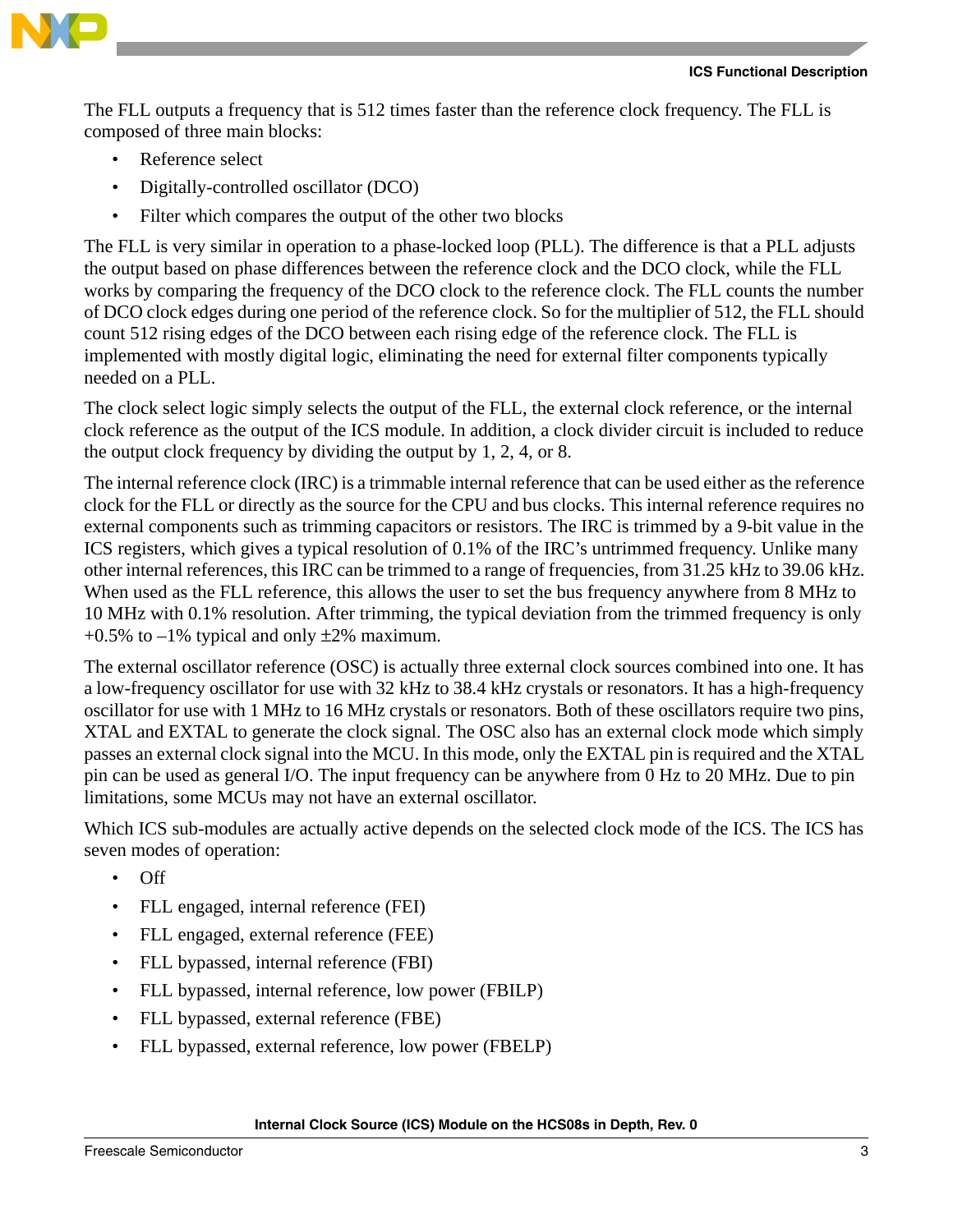

**ICS Functional Description**

### <span id="page-3-0"></span>**1.2 ICS Modes: Off**

The ICS is turned off when one of the MCU's low power stop modes is entered. In off mode, the FLL is always disabled to conserve power. However, there are options to keep the external reference, internal reference, or both, enabled in stop3 mode. This feature allows certain modules to operate in stop3, such as the real-time interrupt (RTI) module, which can use the external reference as its clock reference. Some MCUs may not have modules that are connected to the internal and/or external reference. For lowest power operation, the reference clocks should be disabled if not needed.

#### <span id="page-3-1"></span>**1.3 ICS Modes: FEI**

The FLL engaged, internal reference (FEI) mode is the default mode after any chip reset, including power-on reset (POR). In this mode, the FLL is active and the output drives the CPU and bus clocks. The IRC is used as the reference frequency for the FLL, so absolutely no external components (such as filter caps or trimming resistors) are required and the EXTAL and XTAL pins can be used for alternate functions.

<span id="page-3-3"></span>The bus frequency in FEI can be calculated from [Equation 1:](#page-3-3)

$$
f_{bus} = f_{\text{IRC}} \times 512 \div (2 \times \text{bus divider})
$$
Eqn. 1

Because the internal reference can be trimmed to a range of frequencies from 31.25 kHz to 39.06 kHz, FEI mode will generate frequencies 512 times faster; i.e., from 16 MHz to 20 MHz. After any reset, the clock divider, mentioned above and described in more detail later, will add an extra divide-by-2 to ICSOUT. This is to protect the system in the event that the IRC is untrimmed and running faster than 31.25 kHz. This would result in a bus frequency greater than 8 MHz, which is outside the MCU's low voltage  $(\leq 2.1 \text{ V})$ maximum frequency specification. By defaulting to divide-by-2, the bus frequency is guaranteed to be within spec for any operating voltage range, but is still fast enough to allow for rapid configuration of the MCU.

The internal reference should be trimmed after any POR because this resets the trim value to 0x80 and the fine trim bit to 0. All other resets leave the current trim value as is.

### <span id="page-3-2"></span>**1.4 ICS Modes: FEE**

In the FLL engaged, external reference (FEE) mode, the FLL is active and the output drives the CPU and bus clocks. The external oscillator provides the reference clock to the FLL. The FLL output needs to be in the range of 16 MHz to 20 MHz for proper system operation. Therefore, there are limits on the frequency of the external reference when FEE mode will be used. The ICS includes a reference divider that can be used to reduce the frequency of the external reference to allow for more external clock options. The reference divider is selected by the RDIV bits in the ICS control register 1 (ICSC1). [Table 1](#page-4-2) shows the allowable external frequencies based on the RDIV setting.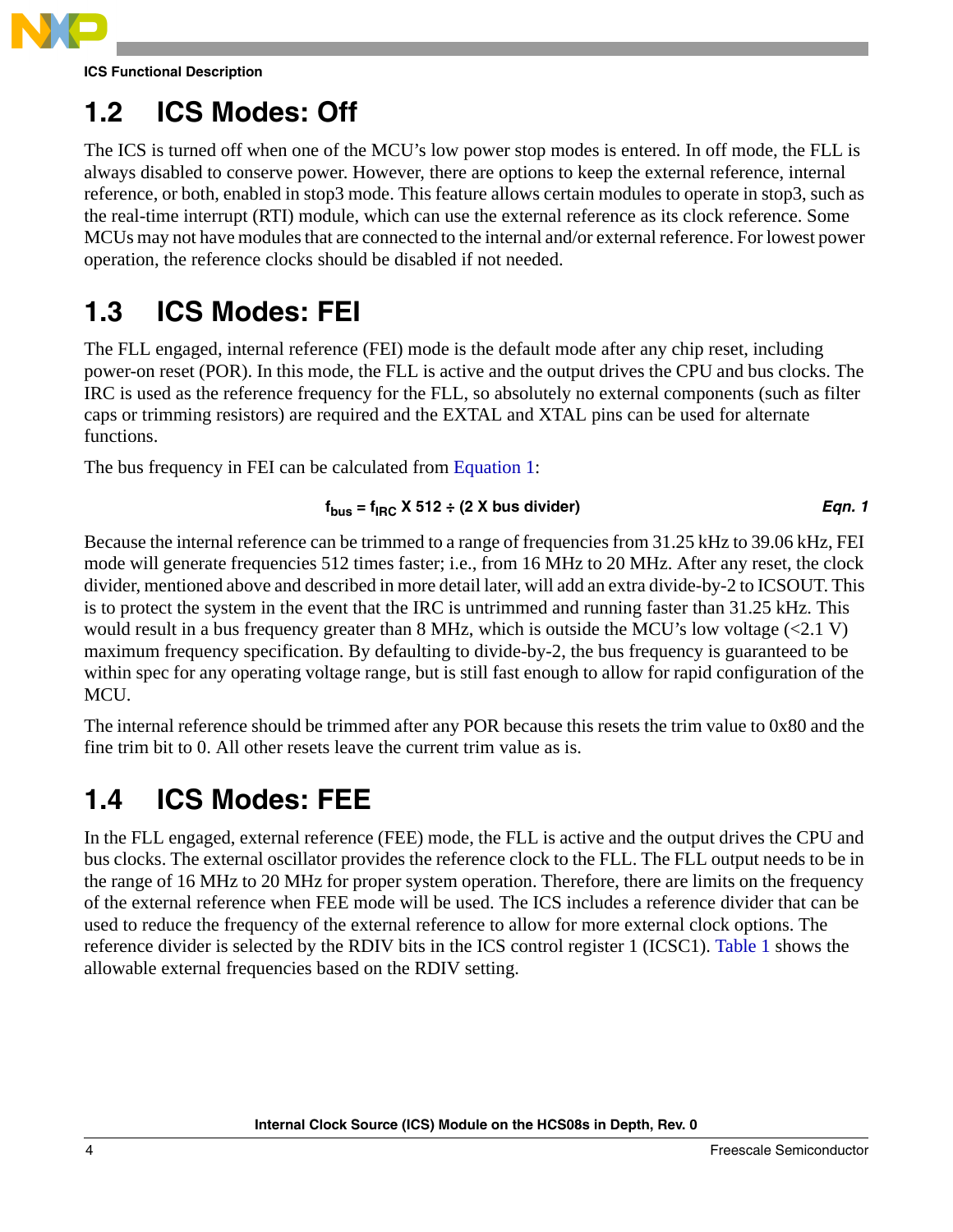

<span id="page-4-2"></span>

| <b>RDIV</b> | Divide By | <b>Minimum External</b><br><b>Frequency (MHz)</b> | <b>Maximum External</b><br><b>Frequency (MHz)</b> |
|-------------|-----------|---------------------------------------------------|---------------------------------------------------|
| 000         |           | 0.03125                                           | 0.03906                                           |
| 001         | 2         | 0.0625                                            | 0.07812                                           |
| 010         | 4         | 0.125                                             | 0.1562                                            |
| 011         | 8         | 0.25                                              | 0.3125                                            |
| 100         | 16        | 0.50                                              | 0.625                                             |
| 101         | 32        | 1.0                                               | 1.25                                              |
| 110         | 64        | 2.0                                               | 2.5                                               |
| 111         | 128       | 4.0                                               | 5.0                                               |

| Table 1. Allowable External Frequencies for FEE Mode |  |  |
|------------------------------------------------------|--|--|
|                                                      |  |  |

<span id="page-4-3"></span>The bus frequency in FEE can be calculated from [Equation 2](#page-4-3):

 $f_{\text{bus}} = (f_{\text{OSC}} \div \text{reference} \text{divider}) \times 512 \div (2 \times \text{bus} \text{divider})$  *Eqn. 2* 

#### <span id="page-4-0"></span>**1.5 ICS Modes: FBI and FBILP**

The FLL bypassed, internal reference (FBI) and FLL bypassed, internal reference, low power (FBILP) modes are identical except for one difference. Both modes bypass the FLL and use the IRC directly to generate ICSOUT. The difference is that FBI mode keeps the FLL active and FBILP disables the FLL, thereby saving additional power. FBILP is enabled by configuring for FBI and setting the LP bit in the ICS control register 2 (ICSC2).

A couple of reasons for using FBI instead of FBILP are one, to use background debug mode (BDM) or two, to save FLL lock time if the application will be switching to FEI. The FLL must be active to provide a high speed clock source for BDM communication. If the LP bit is set while the BDM is enabled, then the FLL will remain active despite the LP bit setting. Also, if the BDM becomes enabled after the LP bit has been set, the FLL will switch on. The FLL lock time has a maximum spec of 1 ms and typically requires about 500  $\mu$ s. Disabling the FLL typically saves about 220–310  $\mu$ A, depending on V<sub>DD</sub> and the FLL frequency.

#### <span id="page-4-1"></span>**1.6 ICS Modes: FBE and FBELP**

The FLL bypassed, external reference (FBE) and FLL bypassed, external reference, low power (FBELP) modes are similar to the FBI and FBILP modes described above except that the OSC is used to generate the clock source instead of the IRC. The FLL is still bypassed as in FBI/FBILP and the LP bit is used to disable the FLL if BDM is not enabled.

In [Section 1.4,](#page-3-2) we saw that the OSC frequencies are limited when the FLL is engaged (FEE). If FEE mode will not be used and the ICS is put in FBELP mode (remember, the FLL is still active in FBE mode), then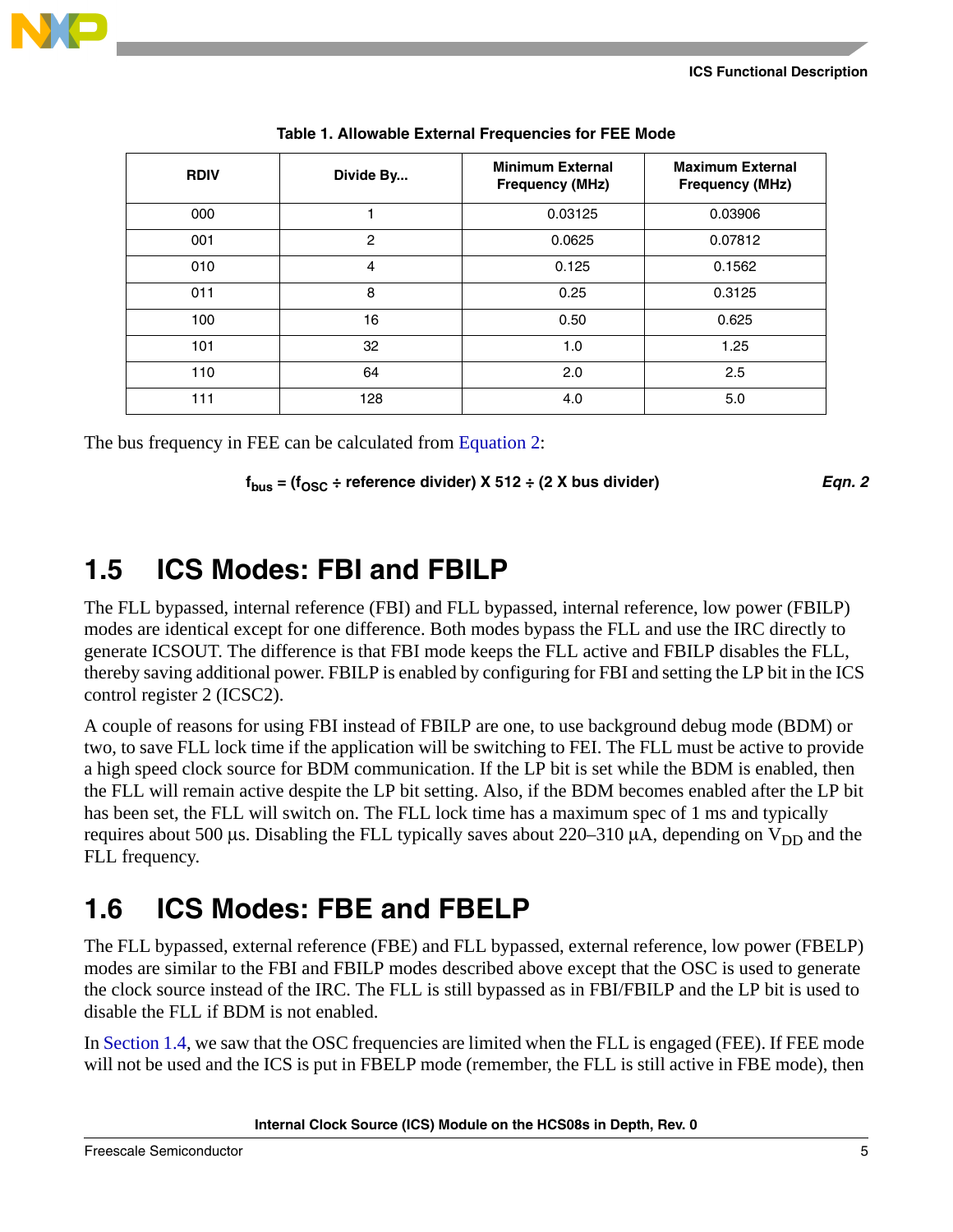

#### **ICS Functional Description**

these restrictions are lifted and the only restrictions are the limits of the OSC reference itself: low-frequency oscillator from 32 kHz to 38.4 kHz, high-frequency oscillator from 1 MHz to 16 MHz, and external clock mode from 0 Hz to 20 MHz. However, if the BDM will be enabled, then the FEE oscillator restrictions do apply in FBILP.

Also, the reference divider discussed in [Section 1.4](#page-3-2) has no effect while in FBELP. The oscillator restrictions from FEE mode do apply in FBE mode.

### <span id="page-5-0"></span>**1.7 ICS vs. ICG**

Several HCS08 MCUs are currently available with an internal clock generator (ICG) module. There are several distinctions that should be made to differentiate the ICS from the ICG. Although the ICS is an entirely new module, it is basically a subset of the ICG in regards to functionality. The purpose of the ICS is to offer a smaller, lower power clock module for the smaller, more cost sensitive HCS08 MCUs.

First, the FLL in the ICG module has more options for generating the output frequency. Where the ICS FLL is fixed at a multiplier of 512 for output frequencies of 16 MHz to 20 MHz, the ICG FLL has eight software selectable multiplier values, plus an additional prescaler for using both high frequency (> 1 MHz) and low frequency (<100 kHz) clock references. The ICG FLL can output frequencies from 8 MHz to 40 MHz with fewer restrictions on the reference clock.

The ICG provides more clock status bits. The ICG provides nine status bits for monitoring just about all facets of the ICG operation, including LOCK status, current ICG mode, DCO stability, and external reference stability (among others). The ICS has three status bits: two to monitor the current ICS mode, and one bit for indicating the external oscillator has been initialized.

The ICG also includes a clock monitor circuit that makes provisions for resets or interrupts when the FLL loses lock or a clock source is lost. Not only will a loss-of-clock or loss-of-lock generate either a reset or interrupt, but the ICG will switch to an internal clock source to maintain CPU operation. The ICS has no features for monitoring either loss-of-clock or loss-of-lock. However, some HCS08 MCUs do provide a completely independent clock source for the COP watchdog timer that can reset the MCU if the CPU and bus clocks are corrupted.

More details on the ICG can be found in the data sheet for any HCS08 MCU with an ICG module, such as the MC9S08GB60, or in application note AN2494.

### <span id="page-5-1"></span>**1.8 Additional Application Features**

A couple of additional features that should be mentioned are the bus divider and the high gain oscillator.

The bus divider has been mentioned earlier in this document. The bus divider has four software selectable values for dividing the bus clock: 1, 2, 4, or 8, selectable by the BDIV bits in ICSC2. It is available in all ICS modes except off mode. It is useful for reducing the CPU and bus clocks when higher bus speeds are not necessary, thereby reducing power consumption. The divider is outside of the FLL, so changing the value does not cause the FLL to lose lock. Also, the divider simply selects one of four outputs from a divider chain, so the change in frequency occurs in a few bus cycles. Out of any reset, BDIV is set for divide-by-2.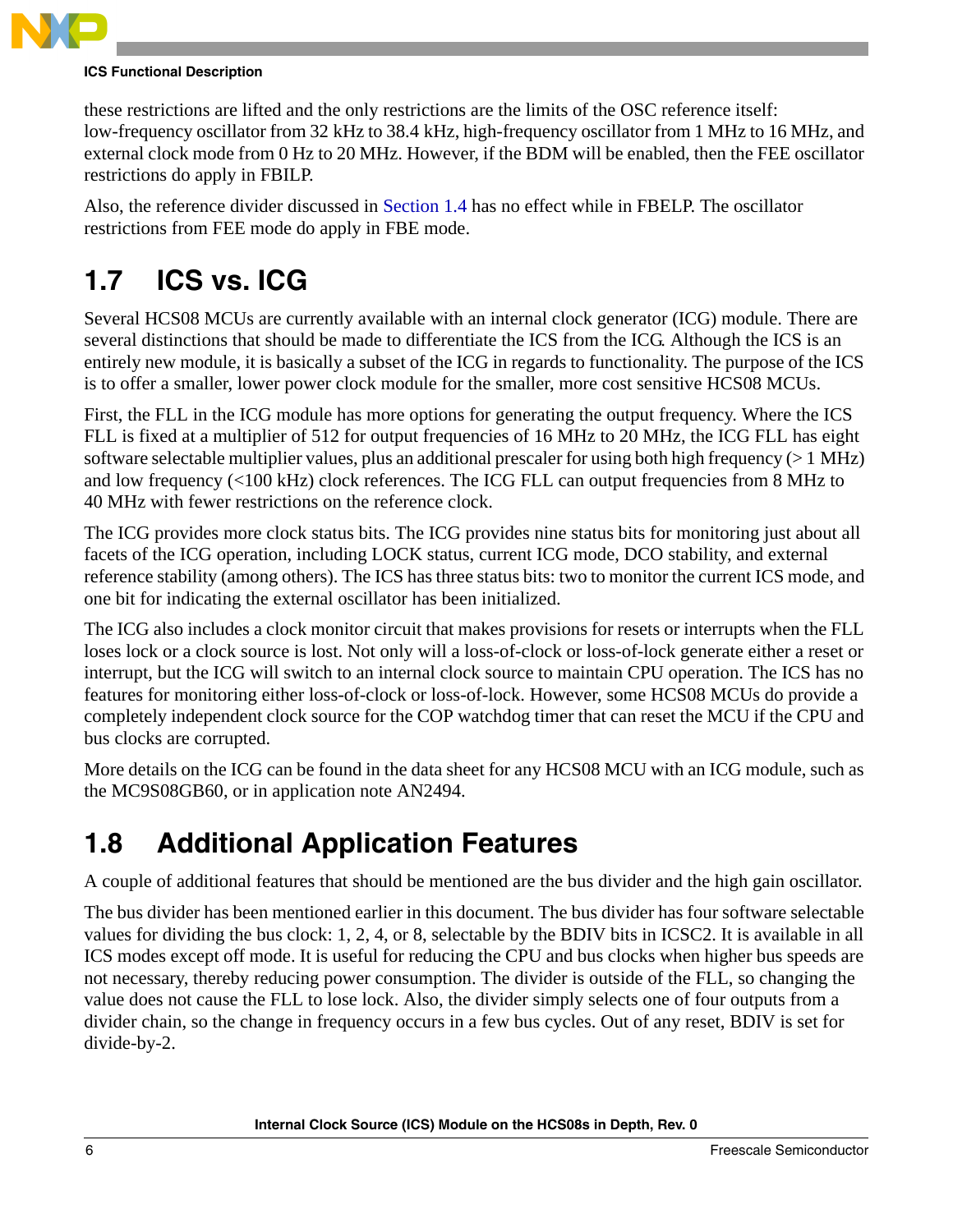

The OSC module has the option to run in a low power or a high gain mode when driving a crystal or resonator. The low-power mode limits the voltage swings on the external components to conserve power. The high gain mode drives the external components from rail-to-rail, making the oscillator circuit less susceptible to board-level noise. The power increase from using the high gain option is dependent on the supply voltage and the OSC frequency. As an example, a 32 kHz crystal running in low-power mode consumes 5  $\mu$ A typically and does not vary significantly with  $V_{DD}$ . The same crystal running in high gain mode will consume about 40-50  $\mu$ A at a V<sub>DD</sub> of 3 V and the current will vary more with V<sub>DD</sub>.

### <span id="page-6-0"></span>**2 ICS in Low Power Modes**

It is important to understand how the low-power modes affect the operation of the ICS.

### <span id="page-6-1"></span>**2.1 Stop1 and Stop2**

The ICS will always be put into off mode when the MCU enters stop1 or stop2. Therefore, the mode the ICS is in when executing the STOP instruction is irrelevant and will have no effect on the power consumption during stop1 or stop2.

Because both stop1 and stop2 result in the MCU executing a POR upon stop recovery, the ICS will always reset to FEI, BDIV set for divide-by-2 for roughly a 4 MHz bus clock. ICSTRM will be reset to 0x80 and the FTRIM bit will be cleared, so if the internal reference will be used, it should either be recalibrated or if the trim value has been saved in FLASH memory, then the saved value needs to be reloaded into the ICS registers.

### <span id="page-6-2"></span>**2.2 Stop3**

Most of the ICS will be disabled upon entering stop3, including the FLL. The mode the ICS is in when executing the STOP instruction will not impact the stop3 power consumption. However, two control bits in the ICS will impact the stop3 current, IREFSTEN and EREFSTEN. When set, IREFSTEN causes the IRC to remain enabled in stop3 mode. Similarly, when set, EREFSTEN causes the OSC to remain enabled in stop3. Setting IREFSTEN will result in a stop3 current of roughly 100 µA. Setting EREFSTEN will have a wide impact on stop3 current depending on the OSC frequency and settings.

If stop3 is exited by a reset, then the ICS will revert to FEI mode just as a stop1 or stop2 recovery. The one exception is that the trim value will not be reset unless a POR has occurred.

If stop3 is exited by an interrupt, then the ICS mode upon stop recovery is determined by the mode when entering stop3:

- In FBI mode, ICS startup is immediate at the trimmed frequency.
- In FEI mode, startup is immediate at the pre-stop, trimmed frequency
- In FEE mode, startup is immediate at pre-stop frequency in open loop mode until stabilization time and then switch to external reference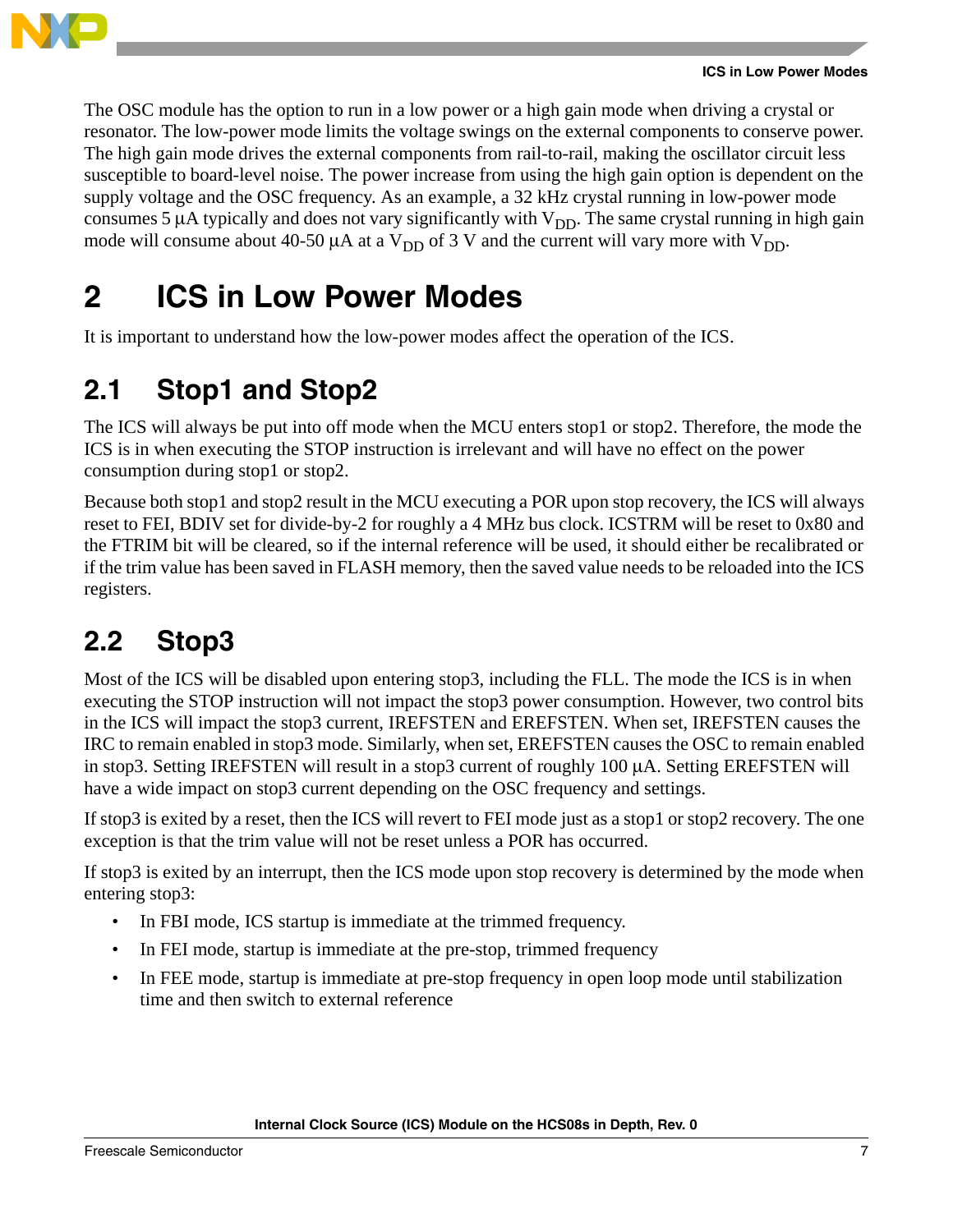

#### **Calibrating the IRC**

In FBE mode, startup is delayed based on the external reference stabilization time. If a crystal or resonator is being used, then the ICS will wait for 4096 oscillator cycles before enabling ICSOUT. If the EREFSTEN bit is set, then this delay is bypassed. Also, if an external clock is being used, then the 4096 cycle delay is bypassed.

#### **NOTE**

The term "immediate" refers to a point when the on-chip voltage regulator common on HCS08 MCUs has restarted and is at full regulation. The time for the regulator to recover from stop3 is typically 100-120 µs from the interrupt signal to CPU operation.

#### <span id="page-7-0"></span>**2.3 Wait**

Wait mode has no effect on the ICS operation. The ICS will continue in the mode it is in when the WAIT instruction is executed. Recovery from wait mode will also have no effect on the ICS operation unless a reset occurred, the ICS will reset as described above.

### <span id="page-7-1"></span>**3 Calibrating the IRC**

The IRC in the ICS will require trimming if FEI or FBI modes will be used since the FLL is active in these modes. To keep the FLL output within the spec limits of 16 MHz to 20 MHz, the IRC frequency needs to be between 31.25 kHz and 39.06 kHz. In FBILP, the FLL is disabled and therefore trimming the IRC is optional.

#### <span id="page-7-2"></span>**3.1 How to Calibrate — AN2496**

AN2496, *Calibrating the MC9S08GB/GT Internal Clock Generator (ICG),* discusses trimming of the internal reference generator in the ICG module. Trimming the IRC in the ICS is basically the same. Therefore, for details on in-circuit trimming methods, please read AN2496. The software examples presented in AN2496 can easily be modified to work with MCUs having an ICS instead of an ICG.

#### <span id="page-7-3"></span>**3.2 Untrimmed Operation**

After a POR, the ICS is in its default mode of FEI with the BDIV set for divide-by-2. The ICSTRM value will be reset to 0x80 and the FTRIM bit will be cleared. This puts the 9-bit trim value right in the middle of its range. Due to fab processing variations, the frequency of the of the IRC will range from 25 kHz to 41.66 kHz. Using [Equation 1,](#page-3-3) the resulting bus frequency range is therefore 3.2 MHz to 5.33 MHz.

The ICS can operate without issues in this untrimmed mode, however, for best results, the IRC should be trimmed.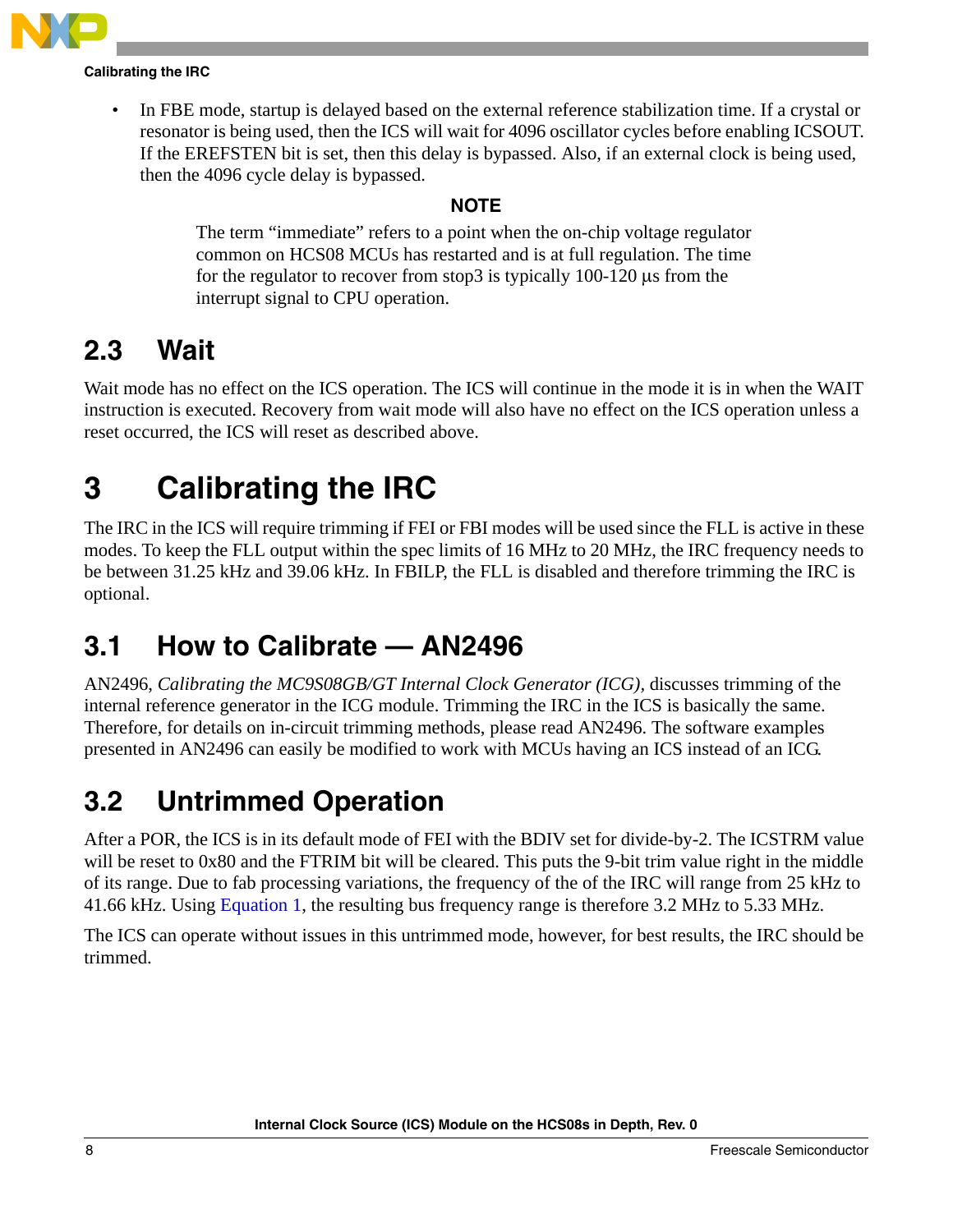

#### <span id="page-8-0"></span>**3.3 Calibrating the IRC**

The IRC is calibrated by writing to the ICSTRM register first, then using the FTRIM bit to "fine tune" the frequency. We will refer to this total 9-bit value as the trim value, ranging from 0x000 to 0x1FF, where the FTRIM bit is the LSB.

The trim value after a POR is always 0x100. Writing a larger value will decrease the frequency and smaller values will increase the frequency. As described in AN2496, the trim value is linear with the period, except that slight variations in wafer fab processing produce slight non-linearities between trim value and period. These non-linearities are why AN2496 recommends an iterative trimming approach to search for the best trim value.

After a trim value has been found for a device, this value can be stored in FLASH memory to save the value. If power is removed from the device, the IRC can easily be re-trimmed by copying the saved value from FLASH to the ICS registers. Freescale identifies recommended FLASH locations for storing the trim value for each MCU. Consult the memory map in the data sheet for the specific device for these locations. On devices that are factory trimmed, the factory trim value will be stored in these locations.